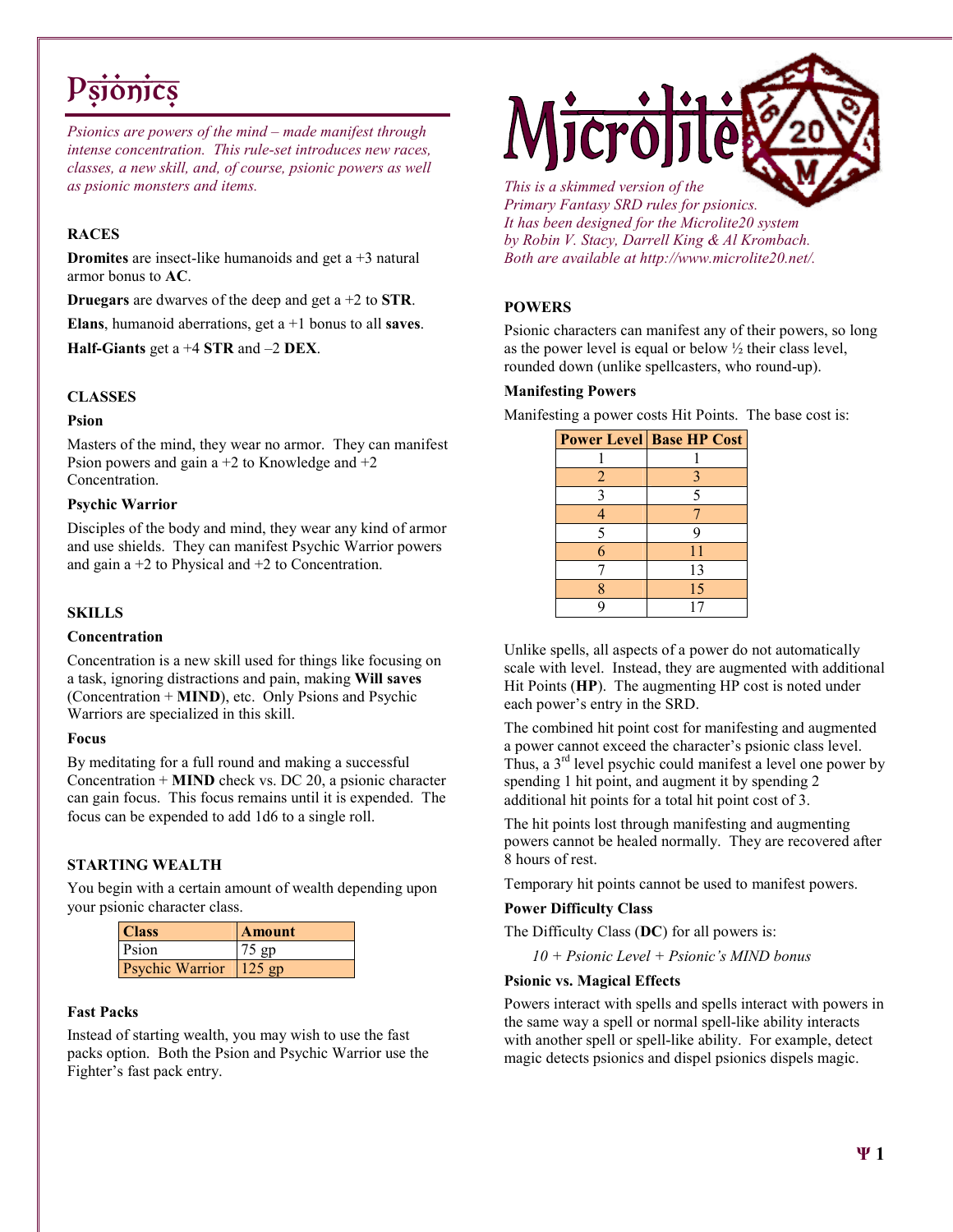# Power Lists

# 1<sup>ST</sup> LVL PSION POWERS

Charm, Psionic: Makes one person a friend. *Duration*: 1 hr./lvl. *Augment*: 4 extra HP raises duration to 1 day/lvl.

Control Object: Telekinetically animate a small object. *Duration*: Concentration, up to 1 rd./lvl. *Augment*: None.

Detect Psionics: Detect the presence of psionics. *Duration*: Concentration, up to 1 min./lvl. *Augment*: None.

Mindlink: Forge a limited mental bond with another creature. *Duration*: 10 min./lvl. *Augment*: Each extra HP links another creature.

Mind Thrust: Deal 1d10 damage. *Duration*: Instant. *Augment*: Each extra HP adds 1d10 to damage.

Precognition: Gain +2 insight bonus to one roll. *Duration*: 10 min./lvl. *Augment*: None.

# 2 ND LVL PSION POWERS

Clairvoyant Sense: See and hear a distant location. *Duration*: 1 min./lvl. *Augment*: None.

Cloud Mind: You erase knowledge of your presence from target's mind. *Duration*: 1 min./lvl. *Augment*: None.

Ego Whip: Deal 1d4 MIND damage and daze for 1 rd. *Duration*: Instant. *Augment*: Every 4 extra HP increases damage by 1d4 points and save DC by 2.

Identify, Psionic: Learn the properties of a psionic item. *Duration*: Instant. *Augment*: None.

Read Thoughts: Detect the thoughts of creatures in range. *Duration*: Concentration, up to 1 min./lvl. *Augment*: None.

Sensitivity to Psychic Impressions: Find out about an area's past. *Duration*: Concentration, up to 10 min./lvl. *Augment*: None.

# 3 RD LVL PSION POWERS

Body Adjustment: You heal 1d12 damage. *Duration*: Instant. *Augment*: Every 2 extra HP heals an extra 1d12.

Dispel Psionics: Cancel psionic powers and effects. *Duration*: Instant. *Augment*: Each extra HP raises dispel check by 2.

False Sensory Input: Subject sees what isn't there. *Duration*: Concentration, up to 1 min./lvl. *Augment*: Every 2 extra HP affects another target.

Fate Link: Link the fates of two targets. *Duration*: 10 min./lvl. *Augment*: Every 2 extra HP raises DC by 1.

Psionic Blast: Stun creatures in 30-ft. cone for 1 rd. *Duration*: Instant. *Augment*: Every 2 extra HP raises duration by 1 rd.

Telekinetic Force: Move an object (up to 250 lbs.) with your mind. *Duration*: Concentration, up to 1 rd./lvl. *Augment*: Each extra HP raises weight limit by 25 lbs.

## 4 TH LVL PSION POWERS

Control Body: Take rudimentary control of foe's limbs. *Duration*: Concentration, up to 1 min./lvl. *Augment*: Every 2 extra HP affects a target one size larger.

Death Urge: Target tries to kill itself. *Duration*: 1 rd. *Augment*: Every 4 extra HP raises save DC by 2 and duration by 1 rd.

Dimension Door, Psionic: Teleport short distance. *Duration*: Instant. *Augment*: 6 extra HP to manifest as a bonus action.

Mindwipe: Wipe a part of target's mind to reduce target's current level by 2. *Duration*: 1 hr. *Augment*: Every 2 extra HP raises DC by 2. Every 3 extra HP reduces an extra level.

Schism: Split your mind into two independent entities. *Duration*: 1 rd./lvl. *Augment*: None.

Telekinetic Maneuver: Telekinetically bull rush, disarm, grapple, or trip your target. *Duration*: Concentration, up to 1 rd./lvl. *Augment*: Every 2 extra HP grants a +1 bonus to maneuver checks.

# $5^{TH}$  LVL PSION POWERS

Mind Probe: You discover the subject's secret thoughts. *Duration*: 1 rd./lvl. *Augment*: None.

Psychic Crush: Crush subject's mind, reducing subject to -1 hit points. *Duration*: Instant. *Augment*: Every two extra hit points increases save damage by 1d6 (base 3d6).

Second Chance: Gain a reroll. *Duration*: 1 rd./lvl, until discharged. *Augment*: None.

Shatter Mind Blank: Cancels target's *mind blank*. *Duration*: Instant. *Augment*: None.

Teleport, Psionic: Instantly teleport up to 100 miles/lvl. *Duration*: Instant. *Augment*: None.

True Seeing, Psionic: See all things as they really are. *Duration*: 1 min./lvl. *Augment*: None.

## $6^{TH}$  LVL PSION POWERS

Cloud Mind, Mass: Erase knowledge of your presence from the minds of one creature/lvl. *Duration*: 1 min./lvl. *Augment*: None.

Co-opt Concentration: Take control of foe's power. *Duration*: Concentration, up to 1 rd./lvl. *Augment*: None.

Crystallize: Turn subject permanently to crystal. *Duration*: Permanent. *Augment*: None.

Null Psionics Field: Create a field where psionic power does not function. *Duration*: 10 min./lvl. *Augment*: None.

Restoration, Psionic: Restores level and stats from drains. *Duration*: 11. *Augment*: None.

Temporal Acceleration: Your time frame accelerates for 1 rd. *Duration*: 1 rd. (apparent time). *Augment*: Every 4 extra HP raises duration by 1 rd.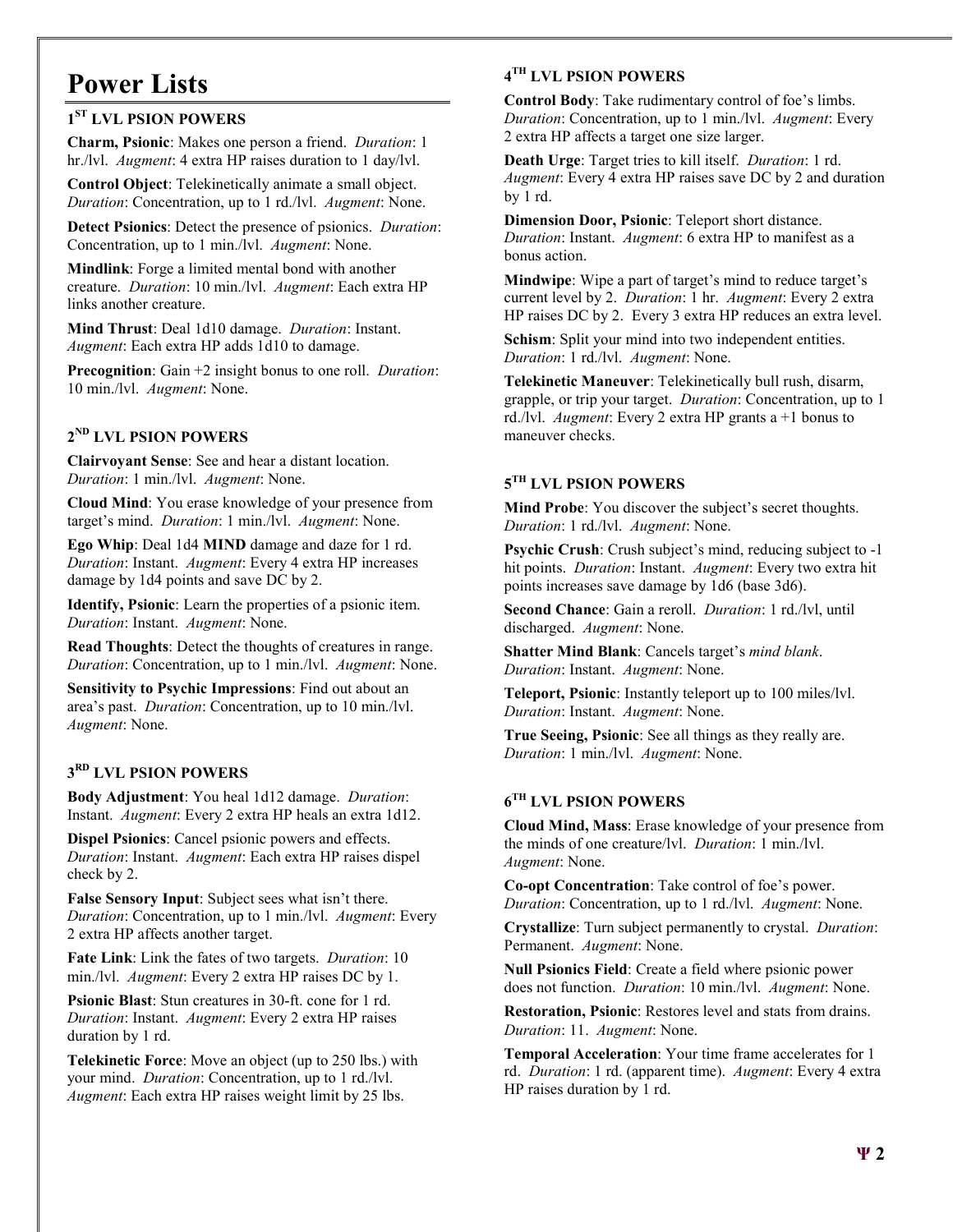## 7 TH LEVEL PSION POWERS

Ethereal Jaunt, Psionic: Become ethereal for 1 rd/lvl. *Duration*: 1 rd./lvl. *Augment*: None.

Fission: You briefly duplicate yourself. *Duration*: 1 rd./lvl. *Augment*: None.

Insanity: Subject is permanently confused. *Duration*: Instant. *Augment*: Every 2 extra HP raises save DC by 1 and affects another creature.

Moment of Prescience, Psionic: You gain an insight bonus equal to your psionic character level on a single attack roll, check, or save. *Duration*: 1 rd./lvl, until discharged. *Augment*: None.

Reddopsi: Powers targeting you rebound back. *Duration*: 10 min./lvl. *Augment*: None.

# $8^{TH}$  LEVEL PSION POWERS

Astral Seed: You plant the seed of your rebirth from the Astral Plane. You return from death (even disintegration) after 10 days. *Duration*: Instant. *Augment*: None.

Hypercognition: You can deduce almost anything. *Duration*: Instant. *Augment*: None.

Mind Blank, Psionic: Subject immune to mental/emotional effects, scrying, and remote viewing. *Duration*: 1 day. *Augment*: None.

Time Hop, Mass: Willing subjects hop forward in time. *Duration*: 1 hr./lvl. *Augment*: 6 extra HP to instantly manifest the power (even when it's not your turn).

## 9<sup>th</sup> LEVEL PSION POWERS

Assimilate: Inflict 20d6 damage and incorporate creature (fully or partially) into your own body. *Duration*: Instant or 1 hr. *Augment*: None.

Etherealness, Psionic: You and 1 creature/3 levels become ethereal. *Duration*: 1 min./lvl. *Augment*: None.

Microcosm: One creature (100 hp or less) or group of creatures (each 30 hp or less, totaling to 300 hp maximum) is trapped forevermore in world of own imagination (no saving throw). *Duration*: Instant. *Augment*: Each extra HP raises the hit point limit of target by 10.

Timeless Body: Ignore all harmful, and helpful, effects for 1 rd. *Duration*: 1 rd. *Augment*: None.



# 1<sup>ST</sup> LVL PSYCHIC WARRIOR POWERS

Call Weaponry: Call a weapon "from thin air" into your hand *Duration*: 1 min./lvl. *Augment*: Every 4 extra HP grants a +1 enhancement bonus to the weapon.

Catfall: Instantly save yourself from a fall (as if fall was 10 ft. shorter). *Duration*: Until landing or 1 rd./lvl. *Augment*: Each extra HP makes the fall a further 10 ft. shorter.

Detect Psionics: You detect the presence of psionics. *Duration*: Concentration, up to 1 min./lvl. *Augment*: None.

Prescience, Offensive: Gain +2 insight bonus on your damage rolls. *Duration*: 1 min./lvl. *Augment*: Every 3 extra HP raises damage bonus by  $+1$ . 6 extra HP to manifest power as a bonus action.

Synesthete: You receive one kind of sense when another sense is stimulated. *Duration*: 10 min./lvl. *Augment*: None.

Vigor: Gain 5 temporary hit points. *Duration*: 1 min./lvl. *Augment*: Each extra HP gives 5 extra hit points.

### 2 ND LVL PSYCHIC WARRIOR POWERS

Animal Affinity: Gain +4 to one stat. *Duration*: 1 min./lvl. *Augment*: Every 5 extra HP enhances another stat.

Body Adjustment: Heal 1d12 damage. *Duration*: Instant. *Augment*: Every 2 extra HP heals an extra 1d12.

Detect Hostile Intent: Detect hostile creatures within 30 ft. *Duration*: 10 min./lvl. *Augment*: None.

Hustle: Instantly gain a move action. *Duration*: Current round. *Augment*: None.

Sustenance: You can go without food and water for one day. *Duration*: Instant. *Augment*: None.

Wall Walker: You can walk on walls and ceilings. *Duration*: 1 min./lvl. *Augment*: None.

#### 3 RD LVL PSYCHIC WARRIOR POWERS

Dimension Slide: Teleport within line of sight. *Duration*: Instant. *Augment*: 4 extra HP to manifest power as a bonus action.

Empathic Feedback: When hit in melee, your attacker takes equal damage or 5 points of damage (whichever is less). *Duration*: 10 min./lvl. *Augment*: Each extra HP raises the damage potential by 1.

Evade Burst: Instantly take no damage on a successful Reflex save. *Duration*: Instant. *Augment*: 4 extra HP to only take half damage even on a failed save.

Graft Weapon: Gain +1 competence bonus to attack and damage with weapon and cannot be disarmed. *Duration*: 24 hrs. *Augment*: None.

Mental Barrier: Instantly gain +4 deflection bonus to AC (even when it's not your turn). *Duration*: 1 rd. *Augment*: Each extra HP raises the duration by 1 rd. Every 4 extra HP raises the AC bonus by 1.

Ubiquitous Vision: You have all-around vision. *Duration*: 10 min./lvl. *Augment*: None.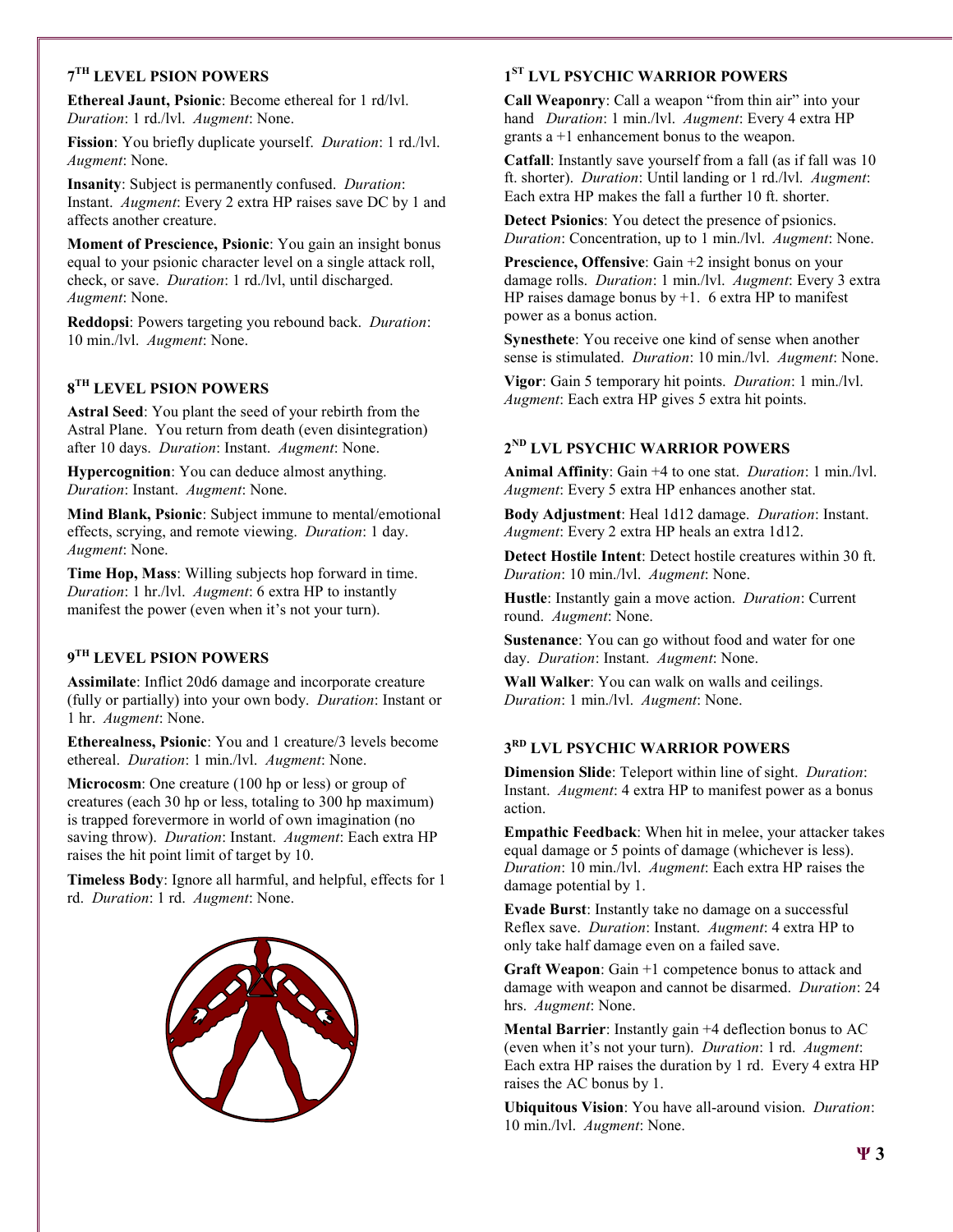# 4 TH LVL PSYCHIC WARRIOR POWERS

Energy Adaptation: Gain resistance 10 (20 at 9th level and 30 at 13th level). All energy attack damage is reduced by that amount. *Duration*: 10 min./lvl. *Augment*: 4 extra HP to manifest power as a bonus action.

Freedom of Movement, Psionic: You cannot be held or rendered immobile. *Duration*: 10 min./lvl. *Augment*: None.

Immovability: You are almost impossible to move (+20 to STR checks) and gain damage resistance 15. All physical attack damage is reduced by that amount. *Duration*: Concentration. *Augment*: 8 extra HP to manifest power instantly (even when it's not your turn).

Steadfast Perception: Gain immunity to illusory effects and a +6 bonus on skill checks to find or notice anything. *Duration*: 10 min./lvl. *Augment*: None.

Weapon of Energy: Deal an extra 1d6 damage of specific energy type (plus 1d10 on critical hit). *Duration*: 1 rd./lvl. *Augment*: None.

## $5^{\mathrm{TH}}$  LVL PSYCHIC WARRIOR POWERS

Adapt Body: Your body automatically adapts to hostile environments. *Duration*: 1 hr./lvl. *Augment*: None.

Catapsi: Characters must make a Will save or pay an extra 4 hit points to manifest a power, and psi-like abilities require a full round to use. You are not affected. *Duration*: 1 rd./lvl. *Augment*: Every 4 extra HP raises range and radius by 5 ft. (base 30 ft.)

Metaconcert: Link with up to 9 participants to manifest powers from their hit points. Each link boosts DC of manifested powers by 1. Everyone linked gains  $a + 1$  bonus to save vs. powers. *Duration*: 1 min./lvl. *Augment*: Each extra HP raises duration by 1 min.

Psychofeedback: Boost STR or DEX score by an amount up to your psionic class level, but lower MIND by a respective amount. *Duration*: 1 rd./lvl. *Augment*: None.

# 6 TH LVL PSYCHIC WARRIOR POWERS

Breath of the Black Dragon: Breathe a cone of acid for 11d6 damage. *Duration*: Instant. *Augment*: Each extra HP increases damage by 1d6.

Dispelling Buffer: The DC to dispel your power is increased by +5. *Duration*: 1 hr./level. *Augment*: None.

Mind Blank, Personal: You are immune to scrying and mental effects. *Duration*: 1 day. *Augment*: None.

Suspend Life: Go into suspended animation (1 day passes for each year). *Duration*: Permanent unless ended or dismissed. *Augment*: None.

# Psionic Spell Lists

6 TH LEVEL ARCANE SPELL

Probe Thoughts: Read subject's memories, one question/rd.

### $8^{\mathrm{TH}}$  LEVEL DIVINE SPELL

Brain Spider: Hear thoughts of up to eight other creatures.



# Psionic Items

#### Cognizance Crystals

Cognizance crystals can store hit points that psionic characters can use to manifest powers. It can store an odd number of hit points between 1 and 17. Once the hit points are used, the crystal can be recharged on a 1-to-1 basis.

#### Crystal Weapons

As a free action, crystal weapons can be charged with 2 HP to deal 2d6 extra damage. The weapon will keep the charge for 1 minute or until it scores a hit.

#### Power Stones

A power stone stores a power, which can be used only once. To manifest the power, a check must be made (Concentration + **MIND** vs. DC  $15 +$  power level of the stored power). The power must be on the user's power list. The stored power is always manifested at minimum level required to manifest the power.

#### **Psicrystals**

A psicrystal contains a fragment of a psyche's personality. A psionic character can bond with a psicrystal and gain a minor benefit related to its personality.

| <b>Personality</b> | <b>Benefit</b>             |
|--------------------|----------------------------|
| <b>Bully</b>       | +3 on Physical checks      |
| Heroic             | +2 on Fortitude saves      |
| Poised             | +2 on Reflex saves         |
| Resolved           | $+2$ on Will saves         |
| Sneaky             | +3 on Subterfuge checks    |
| Stubborn           | +3 on Concentration checks |